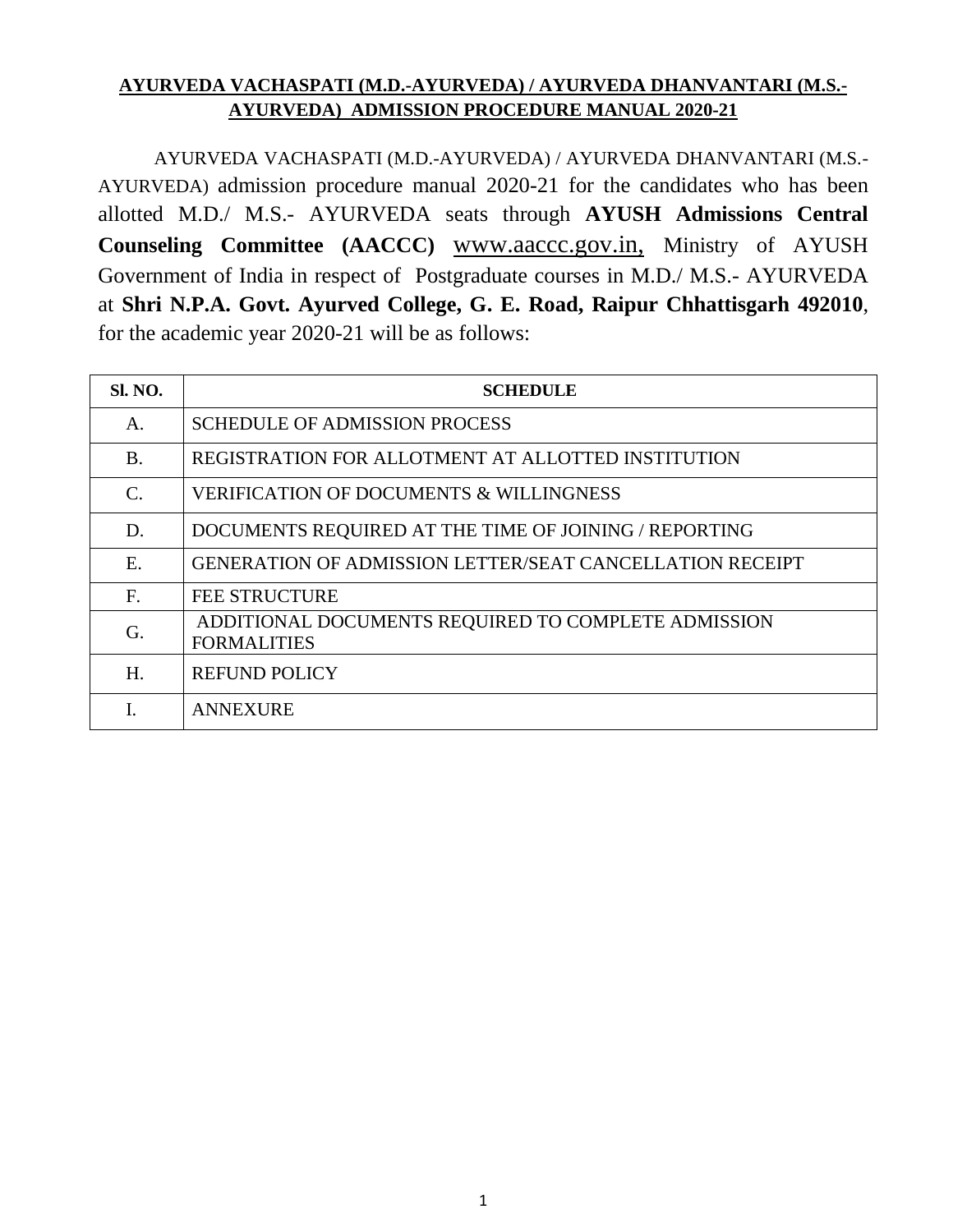### **A. SCHEDULE OF ADMISSION PROCESS**

1. The admission process will be conducted for AYURVEDA VACHASPATI (M.D.- AYURVEDA) / AYURVEDA DHANVANTARI (M.S.- AYURVEDA) at Shri N.P.A Govt. Ayurved College, Raipur Chhattisgarh 492010.

### 2. ADMISSION PROCESS SCHEDULE\*

| Date                               | <b>Time</b>                  | <b>Venue</b>                   |
|------------------------------------|------------------------------|--------------------------------|
| 1 <sup>st</sup> Round of Admission |                              |                                |
| 19 <sup>th</sup> December 2020     |                              |                                |
| to                                 | 11.00 AM to 05.00 PM         | <b>Admission Section, Shri</b> |
| $28th$ December 2020               |                              | N.P.A Govt. Ayurved            |
| 2 <sup>nd</sup> Round of Admission | College, Raipur Chhattisgarh |                                |
| $9th$ January 2021                 |                              | 492010                         |
| to                                 | 11.00 AM to 05.00 PM         |                                |
| 19 <sup>th</sup> January 2021      |                              |                                |

\*Above schedule is based on SCHEDULE FOR ONLINE COUNSELING (ALLOTMENT PROCESS) FOR AIAPGET ALL INDIA QUOTA SEATS – 2020-21.

### **https://aaccc.gov.in/aacccpg/Documents/PG-Schedule-for-Counseling-AYUSH-2020.pdf;**

**Note**: Candidates are informed to visit frequently www.aaccc.gov.in in case if any change in schedule.

### **B. REGISTRATION FOR ALLOTMENT PROCESS AT ALLOTTED INSTITUTION**

 Candidate should register their name in the attendance register at the venue for admission process.

## **C. VERIFICATION OF DOCUMENT & WILLINGNESS**

- The candidate must present physically for verification of original documents, before seeking admission confirmation at Institution/allotted college and course.
- The candidate has to produce his/her provisional allotment letter along with original certificates /documents required as per the Counseling Scheme for verification.
- Both the Candidate & Parent/ Guardian should give Notarized Affidavit undertaking  $(Annexure - I).$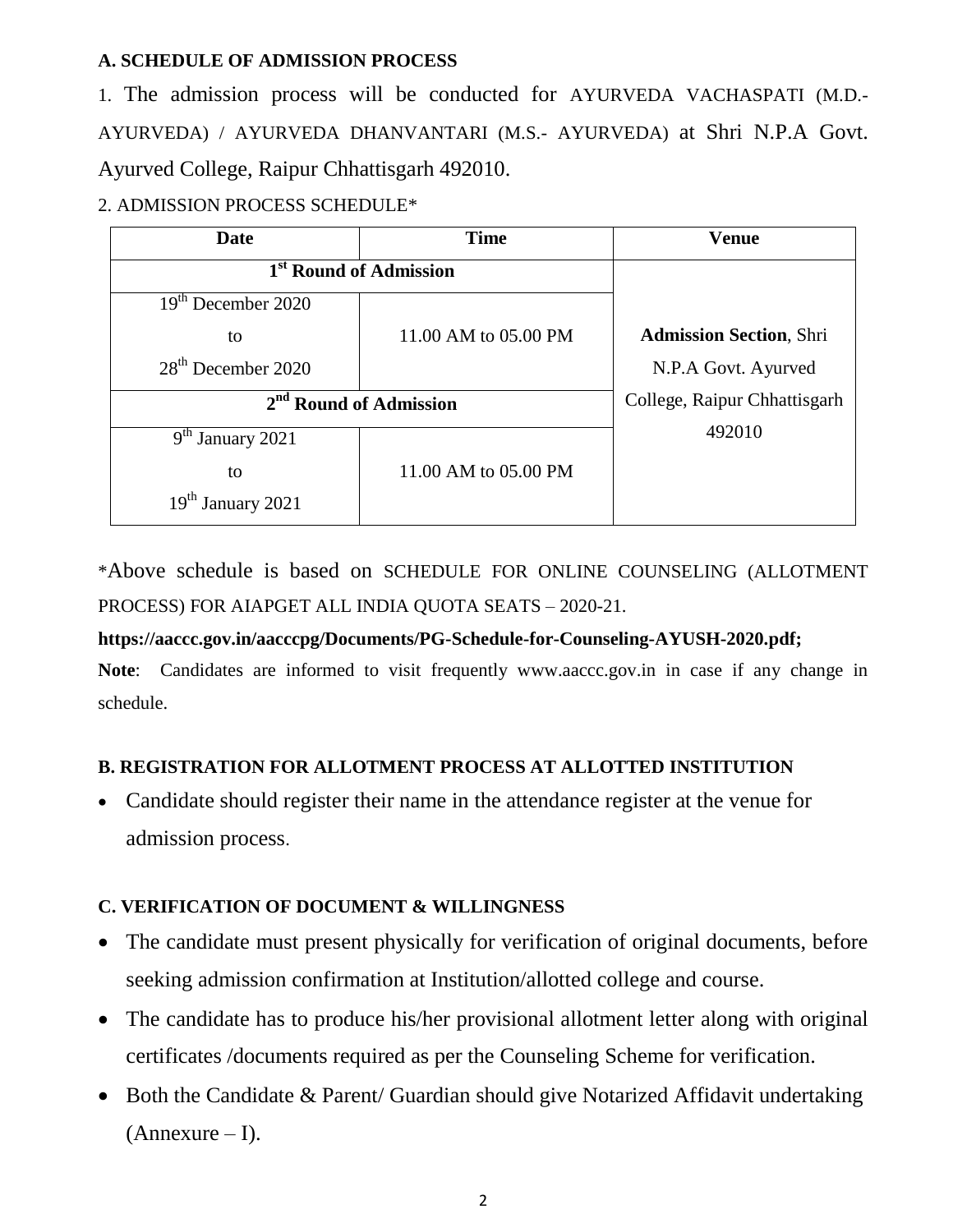# **D. DOCUMENTS REQUIRED AT THE TIME OF JOINING / REPORTING**

Candidates are required to produce all original documents and one set Photocopies at the time of reporting:-

| Sl. No.          | Arrange the following documents in the given sequence only                                                                                                                 |  |
|------------------|----------------------------------------------------------------------------------------------------------------------------------------------------------------------------|--|
| 1.               | AIAPGET-2020Admit Card issued by NTA                                                                                                                                       |  |
| 2.               | Result/Rank Letter issued by NTA                                                                                                                                           |  |
| 3.               | Mark Sheet of Higher Secondary                                                                                                                                             |  |
| $\overline{4}$ . | Mark Sheets of BAMS/BUMS/BHMS/BSMS 1 st, 2 nd & 3 rd Professional Examinations or                                                                                          |  |
|                  | 1st, 2nd, 3rd& 4th Professional Examinations (as applicable).                                                                                                              |  |
| 5.               | BAMS/BUMS/BHMS /BSMS Degree Certificate/Provisional Certificate or undertaking from                                                                                        |  |
|                  | candidate to submit Degree Certificate after completion of Internship in case of candidate, who                                                                            |  |
|                  | are completing their Internship by 31 st December, 2020 (extended due to Covid pandemic).                                                                                  |  |
|                  | However, the internship starting date of the candidate must be on or before 01st November,                                                                                 |  |
|                  | 2019.                                                                                                                                                                      |  |
| 6.               | Internship Completion Certificate/Certificate from the Head of Institution or College that the                                                                             |  |
|                  | candidate shall complete the Internship by 31 st December, 2020 and starting date of                                                                                       |  |
|                  | internship is on or before 01st November, 2019                                                                                                                             |  |
| 7.               | Permanent / provisional Registration Certificate issued by CCIM/CCH/State Medical Board.                                                                                   |  |
|                  | Provision Registration Certificate is acceptable only in cases where candidate is undergoing                                                                               |  |
|                  | internship and likely to complete the same on or before 31 st December, 2020 and starting date                                                                             |  |
| 8.               | of internship is on or before 01st November, 2019.<br>High School/Higher Secondary Certificate/Birth Certificate as proof of date or birth                                 |  |
| 9.               | Candidates allotted seat must carry one of the identification proofs (ID Proof) to the allotted                                                                            |  |
|                  | college at the time of admission (as mentioned in the information Bulletin published by the                                                                                |  |
|                  | National Testing Agency (NTA) for AIAGET-2020 i.e. PAN Card, Driving License, Voter ID,                                                                                    |  |
|                  | Passport or Aadhar Card)                                                                                                                                                   |  |
| 10.              | The Candidate should also bring the following certificates, if applicable                                                                                                  |  |
| 10. a)           | SC/ST Certificate issued by the competent authority and should be in English or Hindi                                                                                      |  |
|                  | language. Sub caste should be clearly mentioned in the certificate. Certificate should be as per                                                                           |  |
|                  | the prescribed format of Government of India (Appendix-I)                                                                                                                  |  |
| 10. b)           | OBC certificate issued by the competent authority. The sub-caste should tally with the Central                                                                             |  |
|                  | List of OBC. The OBC candidates should not belong to Creamy Layer. The OBC certificate                                                                                     |  |
|                  | must be as per the prescribed format of Government of India (Appendix-II).                                                                                                 |  |
| 10.c             | Economically Weaker Section (EWS) certificate issued by the competent authority as per the                                                                                 |  |
|                  | OM No. 20013/01/2018-BC-II dated January 17, 2019 issued by the Ministry of Social Justice                                                                                 |  |
|                  | and Empowerment and the OM No. 12-4/2019- U1 dated 17.01.2019 as well as the Letters No                                                                                    |  |
|                  | 35-2/2019-T.S.I dated 21.01.2019, 01.02.2019, 04.02.2019 and 15.02.2019 of MHRD<br>Department of Higher Education regarding implementation of reservation for Economically |  |
|                  | Weaker Sections (EWS) for admission in Central Educational Institutions.                                                                                                   |  |
| 10. d)           | Disability Certificate issued from a duly constituted and authorized Medical Board for 21                                                                                  |  |
|                  | Benchmark Disabilities as per the Rights of Persons with Disability Act, 2016. No other PwD                                                                                |  |
|                  | certificate, issued by any other Authorities/ Hospital will be entertained. The format of                                                                                  |  |
|                  | Certificate of Disability is attached as ANNEXURE-I.                                                                                                                       |  |
| 11.              | Medical fitness certificate issued by any District Medical Board                                                                                                           |  |
| 12.              | <b>Migration Certificate</b>                                                                                                                                               |  |
| 13.              | <b>Transfer Certificate</b>                                                                                                                                                |  |
| 14.              | <b>Character Certificate</b>                                                                                                                                               |  |
| 15.              | GAP Certificate (if any)                                                                                                                                                   |  |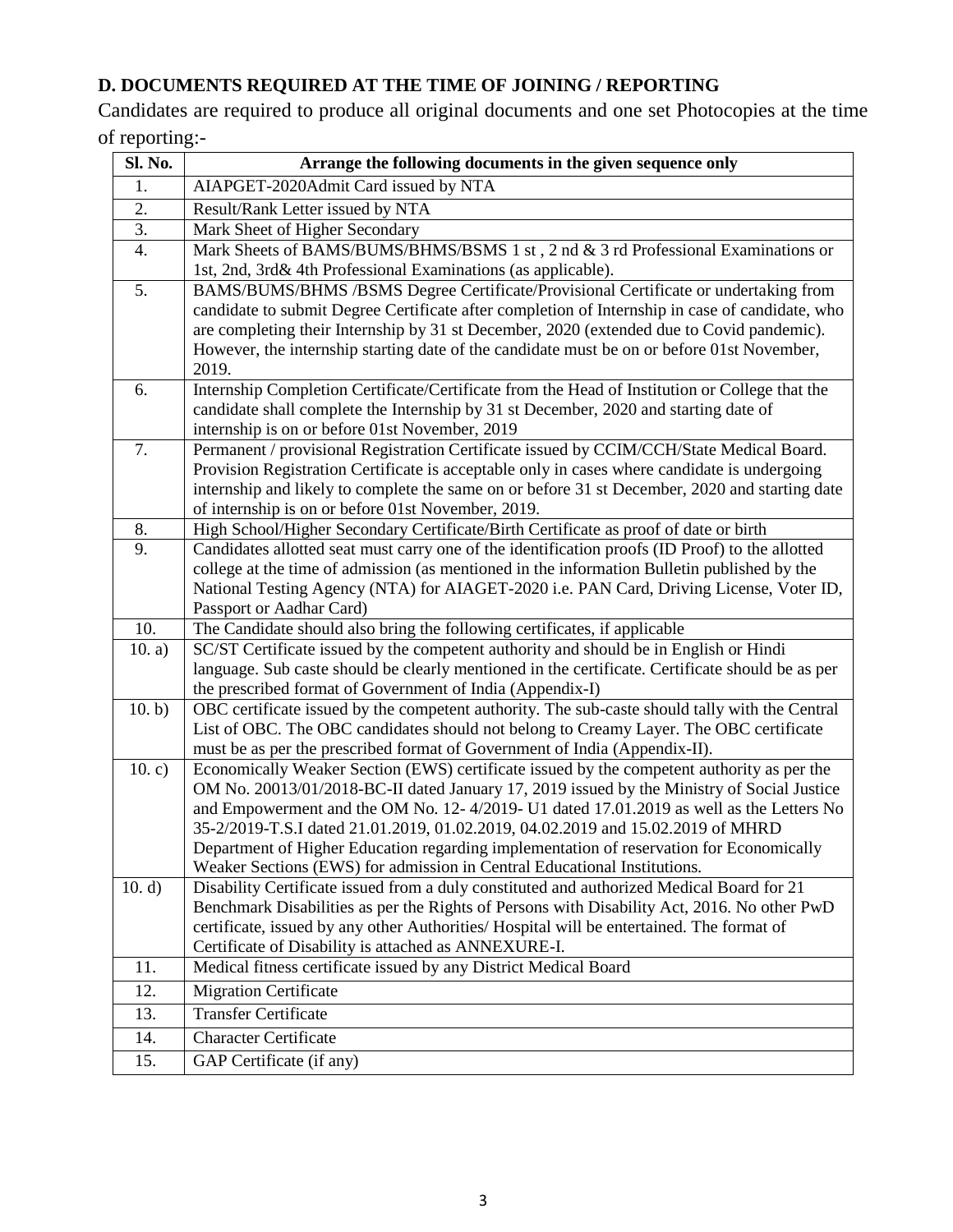### **E. GENERATION OF ADMISSION LETTER / SEAT CANCELLATION RECEIPT**

After successful verification of documents the provisional admission letter will be generated, with sign of the candidate, reporting official and the Principal of the allotted Institute.

If candidate is failed to produced any of the required documents at the time of the admission and does not fulfill the prescribed minimum educational qualification, the allotted seat will be cancelled and cancelled seat receipt will be generated, with sign by the Candidate, reporting official and the Principal of the allotted Institute.

### **F. FEE STRUCTURE**

| Sl. | Course                      | <b>College</b>           | Fee           |
|-----|-----------------------------|--------------------------|---------------|
| No. |                             |                          |               |
|     | <b>AYURVEDA VACHASPATI</b>  | Shri N.P.A. Govt.        | $Rs-57,000/-$ |
|     | M.D. (AYURVEDA) / AYURVEDA  | Ayurved College, Raipur, | (Cash/Demand) |
|     | DHANVANTARI M.S. (AYURVEDA) | Chhattisgarh -492010     | Draft)        |

### **Demand Draft (DD)**

Demand drafts should be drawn in favour of **"Principal Govt. Ayurvedic College, Raipur Chhattisgarh"** Payable at Raipur. (Demand Draft should be drawn on any Nationalized Bank)

The requisite Demand Draft drawn on any Nationalized Bank towards tuition fee for the course concerned shall be deposited at the admission counter. (Candidate shall mention his / her name, AIAPGET Rank at the back of the Demand Draft.)

# **G. ADDITIONAL DOCUMENTS REQUIRED TO COMPLETE ADMISSION FORMALITIES:**

| <b>Fees Deposit receipt</b>                                                    |
|--------------------------------------------------------------------------------|
| Annexure I (Notarized affidavit Undertaking Bond on Rs. 50/- stamp paper)      |
| Anti ragging undertaking by students and parents/guardians. www.antiragging.in |

### **H. REFUND POLICY:**

| Sl. No | <b>Particulars</b>                                               |                                     |
|--------|------------------------------------------------------------------|-------------------------------------|
| 1.     | The Amount of Fee to be deducted on re- No fees will be refunded |                                     |
|        | allocation of seat to the candidates in 2nd/3rd                  |                                     |
|        | round of Counseling                                              |                                     |
| 2.     | The Amount of Fees To be reimbursed in case   Nil                |                                     |
|        | Candidate resigns during Counseling period                       |                                     |
|        | $(Rs)$ .                                                         |                                     |
| 3.     | Specify penalty, if any, in case candidate                       | Candidate will pay two times of     |
|        | resigns after final round of AIQ counseling                      | stipend received up to that date in |
|        |                                                                  | one lump sum as mentioned in        |
|        |                                                                  | affidavit.                          |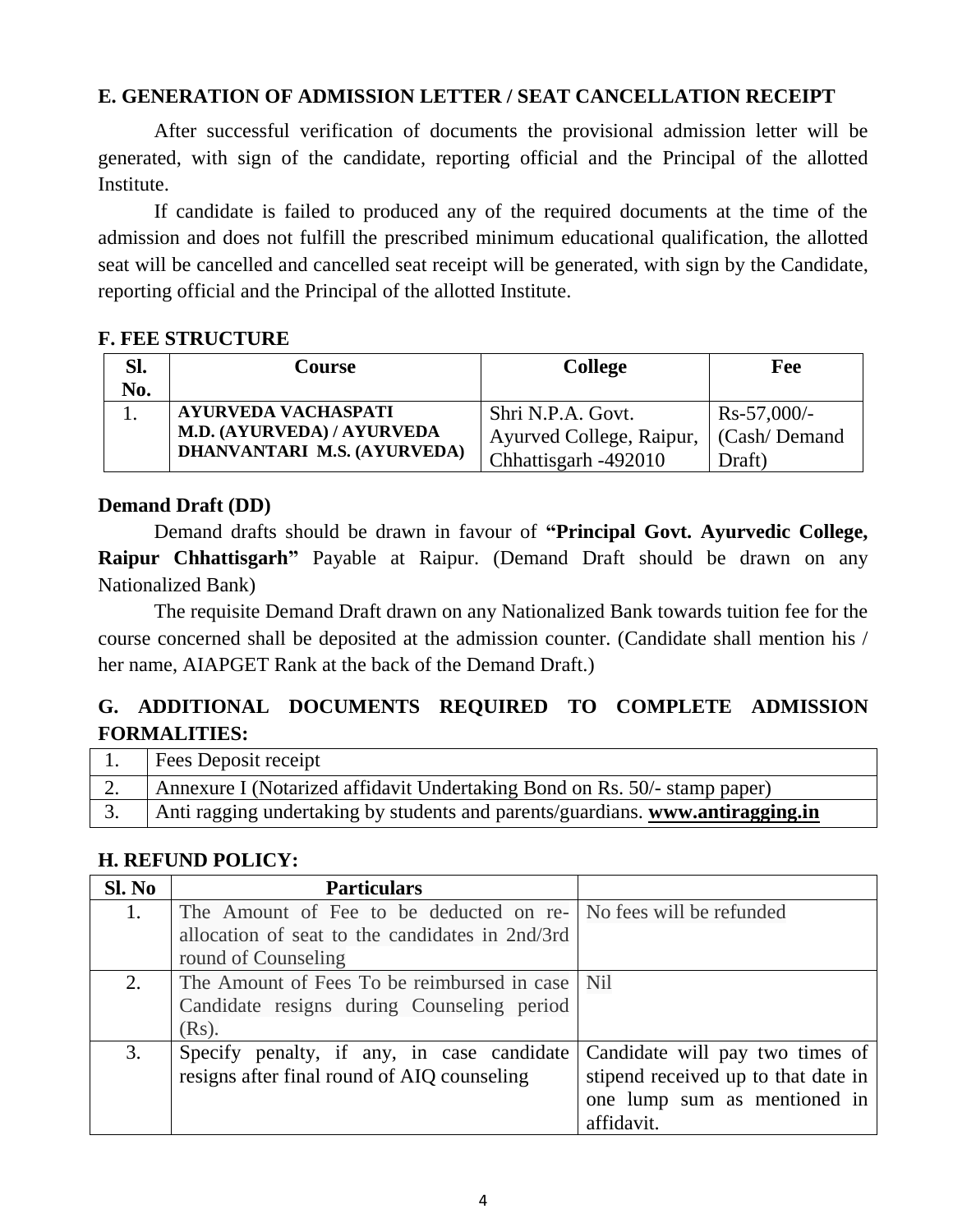# **Note:**

- The above guidelines are indicative, any changes or modification of the above will be notified on website- **www.gacraipurcg.in**
- In case, if any of the documents produced in respect of the Clause claimed by the candidate is found to be false / incorrect, the seat allotted to the candidate will be cancelled at any stage and the entire fee amount paid by such candidates will be forfeited.
- The eligible candidates should check the update on college website regularly.
- No candidates will be informed / notified individually if any updates; candidates must visit our website (**www.gacraipurcg.in & www.aaccc.gov.in**) frequently for any update or any notifications.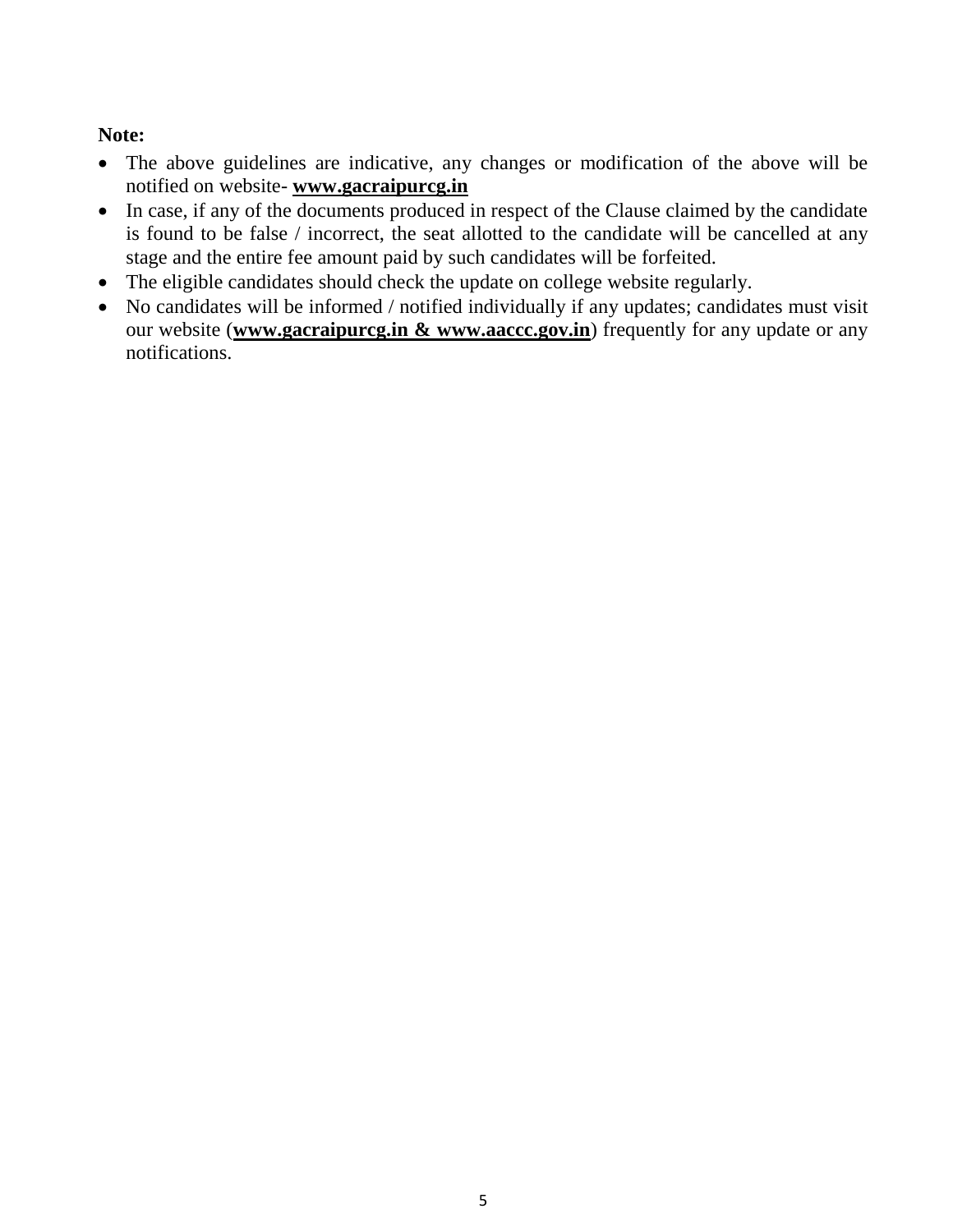# समक्ष श्रीमान पब्लिक नोटरी, रायपुर (छ.ग.)

### -:: शपथ पत्र :--

# 

- $01.$
- यह कि मेरा चयन शासकीय आयुर्वेद महाविद्यालय, रायपुर छ.ग. में त्रिवर्षीय  $02.$ स्नातकोत्तर पाठ्यकम आयुर्वेद वाचस्पति एम.डी. आयुर्वेद / आयुर्वेद धनवंतरि - एम.एस. आयुर्वेद प्रथम वर्ष सत्र 2020-2021 के लिए हुआ है।
- यह कि मैं उक्त पाठ्यक्रम को पूर्ण करने से पहले नहीं छोडूंगा / छोडूंगी। यदि मेरे द्वारा इस 03. पाठ्यकम को बीच में ही छोड़ दिया जाता है, तो मैं पाठ्यकम छोड़ने की तिथि तक मुझे प्राप्त संपूर्ण शिष्यवृत्ति की दोगूनी राशि एकमूश्त महाविद्यालय में तत्काल जमा करुंगा / करुंगी तथा मेरे द्वारा जमा की गयी सुरक्षा निधि को राजसात करने हेतु कार्यालय, प्राचार्य, शासकीय आयुर्वेद महाविद्यालय, रायपुर (छ.ग.) पूर्णतः सक्षम रहेंगे, इस पर मैं किसी भी प्रकार की आपत्ति दर्ज नहीं करूंगा / करूंगी।
- यह कि मेरे द्वारा छत्तीसगढ़ स्नातकोत्तर आयुर्वेद शिक्षा प्रवेश परीक्षा नियम 2013 एवं 2017  $04.$ में दर्शाये गये समस्त नियम-निर्देशों का पालन किया जावेगा।
- इस पाढ़यकम में प्रवेश हेतू मेरे द्वारा प्रस्तुत की जा रही समस्त अंकसूची, प्रमाण पत्र एवं अन्य  $05.$ दस्तावेज सत्य एवं विधि सम्मत है तथा इन्हें मैंने पूर्ण वैधानिक तरीके से प्राप्त किया है।
- यह कि मेरा कोई भी दस्तावेज असत्य, झूठा या फर्जी प्रमाणित होता है तो मेरा प्रवेश किसी भी 06. स्तर पर अध्ययन की अवधि में निरस्त किया जा सकेगा अथवा पाट्यकम पूर्ण हो जाने की रिथति में मुझे प्राप्त स्नातकोत्तर उपाधि को रद्द किया जा सकेगा, इस पर मैं कोई दावा / आपत्ति नहीं करूंगा / करूंगी।

#### शपथकर्ता

मैं उपरोक्त शपथकर्ता सत्यापित करता / करती हूँ कि शपथपत्र की कण्डिका 01 से 06 सत्यापन – तक में दी गयी जानकारी मेरे स्वयं के ज्ञान से सत्य है अतएव आज दिनांक ....................... को रायपुर छ.ग. में अपना हस्ताक्षर कर सत्यापित किया।

रायपूर छ.ग. दिनांक :.....................

#### शपथकर्ता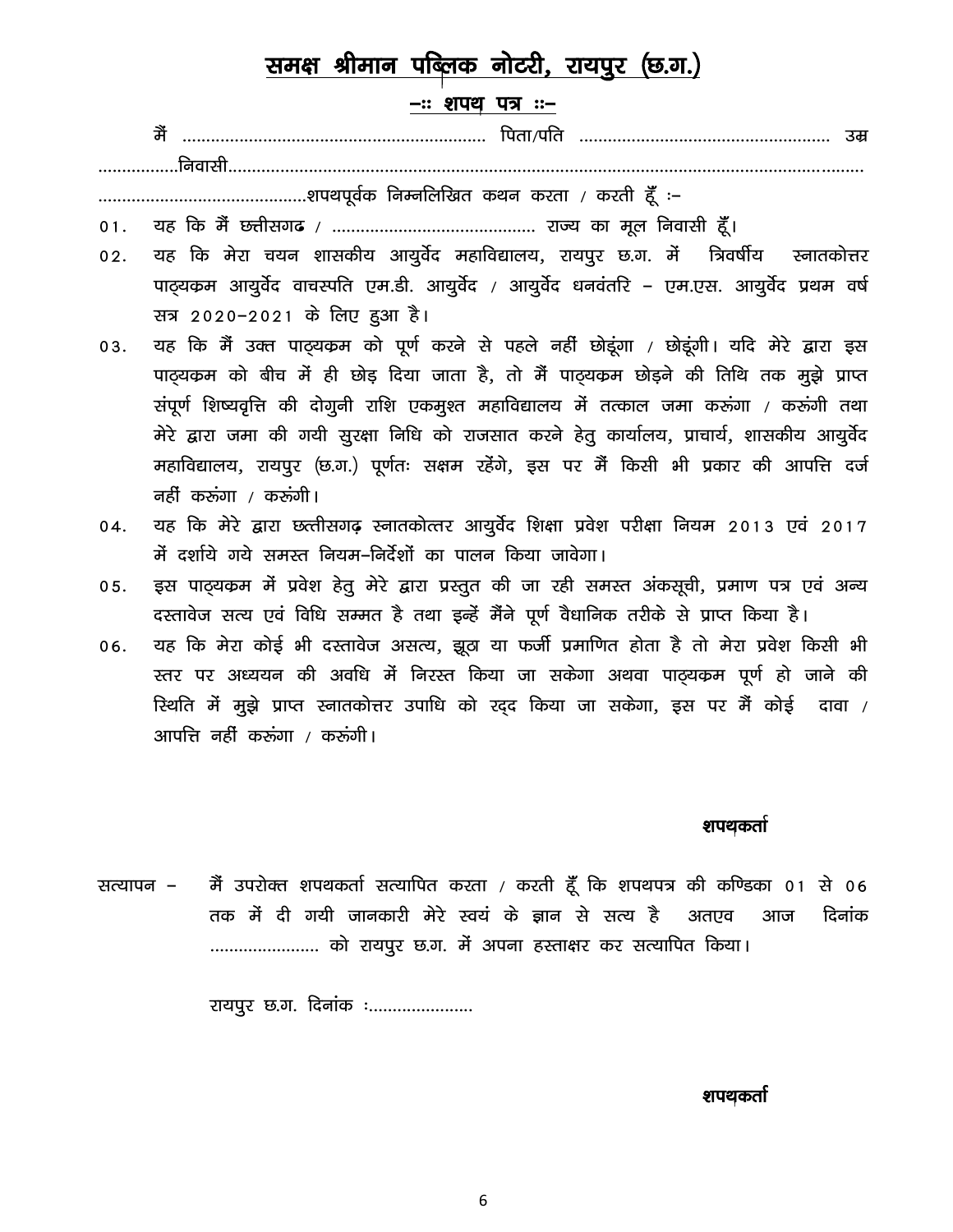### **Annexure-I UNDERTAKING BY THE STUDENT**

I (Full name of student with Institute Roll Numebr)

 $S/O$ ,  $D/O$ ,  $W/O$   $\longrightarrow$ 

(Name of the Institution), have received

or downloaded a copy of the UGC Regulations on Curbing the menace of Ragging in Higher Eductional Institutions, 2009, (here in after called the "Regulations") Carefully read and fully understood the provisions contained in the said Regulations.

- 1) I have, in particular, persued clause 3 of the regulations and am aware as to what constitutes ragging.
- 2) I have also, in particular, persued clause 7 and clause 9.1 of the Regulations and am fully aware of the penal and administrative action that is liable to be taken against me in case I am found guilty of or abetting ragging, actively or passively, or being part of a conspiracy to promote ragging.
- 3) I hereby solemnly ever and undertake that.
- a) I will not indulge in any behaviour or act that may be constituted as ragging under clause 3 of the Regulations.
- b) I will not Participate in or abet or propagate through any act of commission or omission that may be constituted as ragging under clause 3 of the regulations.
- 4) I hearby affirm that, if found guilty of ragging, I am liable for punishment accourding to clause 9.1 of the Regulations, without prejudice to any other criminal action that may be taken against me under any penal law or any law for the time being in force.
- 5) I hereby declare that I have not been expelled or debarred from admission in any institution in the country on account of being found guilty of, abetting or being part of a conspiracy to promote, ragging, and further affirm that, in case the declatation is found to be untrue, I am aware that my admission is liable to be cancelled.
- 6) Along with the above mentioned points I do hereby declate that
	- a) I will obey the code of conduct of the institute and do not indulge in any kind of indisciplined activity while in and off the institution campus.
	- b) I will be solely responsible for any kind of accident/ mishap caused on account of the above mentioned clause (6.a)

Declared this on (Date)

Signatue of deponent Name :- Telephone/ Mob. No-

### **VERIFICATION**

Verified that the contents of this affidavit are true to the best of my knowledge and no part of the affidavit is false and nothing has been condealed or misstated therein.

Verified at \_\_\_\_\_\_\_\_\_\_\_ (Place) on this Date \_\_\_\_\_\_\_\_\_\_\_

Signature of Deponent

Solemnly affirmed and signed in my presence on this the  $\frac{d}{dx}$  day of  $\frac{d}{dx}$ month of wear

OATH COMMISSIIONER

*Note :- it isf mandatory to submit this affidavit in the above format, if you desire to gegister ofr the forthcoming academic session.*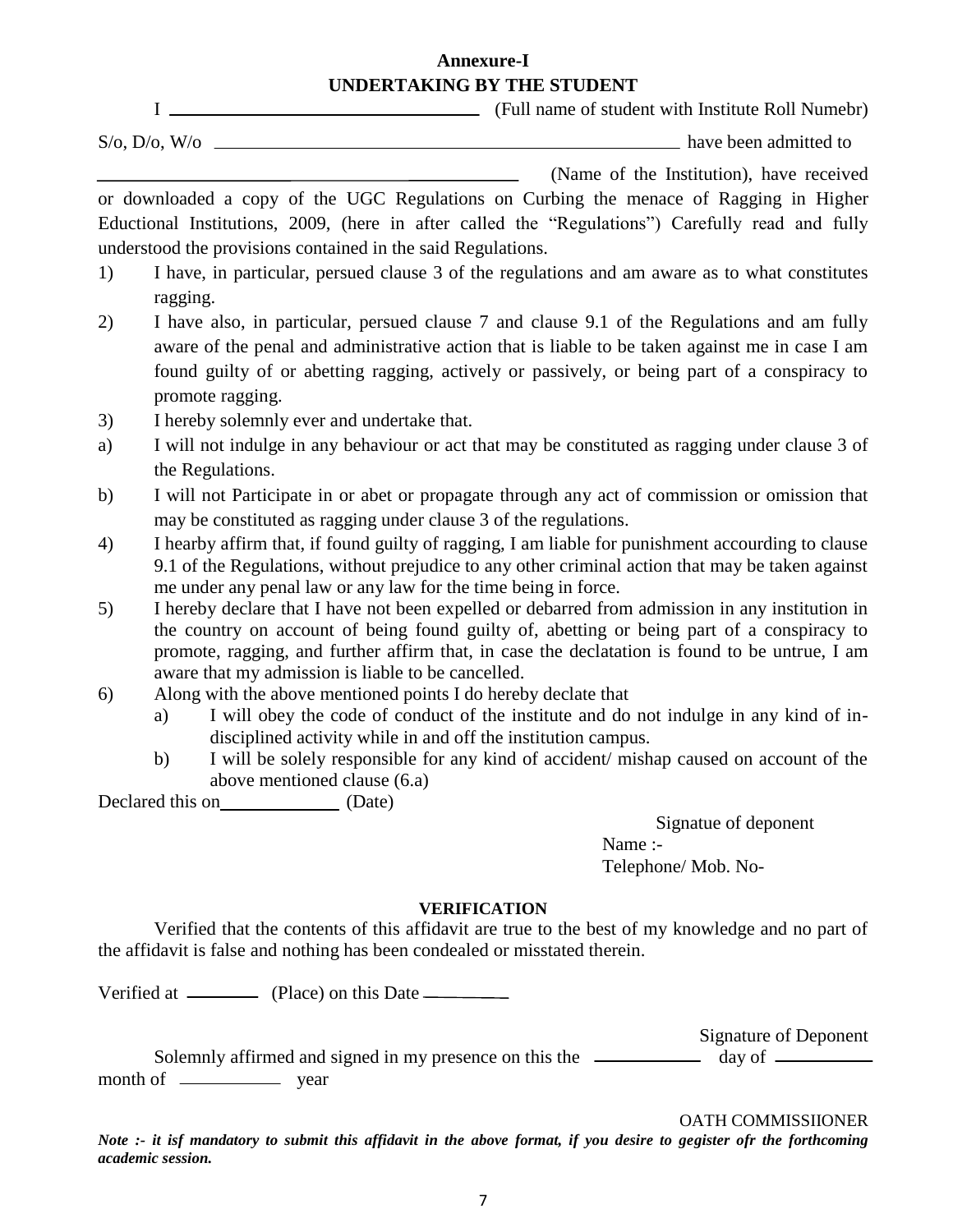### **Annexure-II UNDERTAKING BY PARENT/ GUARDIAN**

| (Full name of Parent/ guardian) |
|---------------------------------|
|                                 |

father/mother/guardian of, (full name of

student with University Roll Number), having been admitted to

(Name of the Institution), have received or downloaded a copy of the UGC Regulations on Curbing the menace of Ragging in Higer Eductional Institutions, 2009, (heeinafter colled the "Regulations") Carefully read and fully understood the provisions contained in the said Regulations.

- 1) I have, in particular, persued clause 3 of the Regulations and am aware as to what constitutes ragging.
- 2) I have also, in Particular, persued clause 7 and clause 9.1 of the Regulations and am fully aware of the penal and administrative action that is liable to be taken against my ward in case he/ she is found guilty of or abetting ragging, actively or passively, or being part of a conspiracy to promote ragging.
- 3) I hereby solemnly aver and undertake that.
	- a) My ward will not indulge in any behaviour or act that may be constituted as ragging under clause 3 of the Regulations.
	- b) My Ward will not Participate in or abet or propagate through any act of commission or omission that may be constituted as ragging under clause 3 of the regulations.
- 4) I hearby affirm that, if found guilty of ragging, my ward is liable for punishment accourding to clause 9.1 of the Regulations, without prejudice to any other criminal action that may be taken against my ward under any penal law or any law for the time being in force.
- 5) I hereby declare that my Ward has not been expelled or debarred from admission in any institution in the country on account of being found guilty of, abetting or being part of a conspiracy to promote, ragging, and further affirm that, in case the declatation is found to be untrue, the admission of my ward is liable to be cancelled.
- 6) Along with the above mentioned points I do hereby declate that
	- a) My ward will obey the code of conduct of the institute and do not indulge in any kind of indisciplined activity while in and off the institution campus.
	- b) my Ward will be solely responsible for any kind of accident/ mishap caused on account of the above mentioned clause (6.a)

Declared this on (Date)

Signatue of deponent Name :- Address :-

Telephone/ Mob. No-

## **VERIFICATION**

Verified that the contents of this affidavit are true to the best of my knowledge and no part of the affidavit is false and nothing has been condealed or misstated therein. Verified at \_\_\_\_\_\_\_\_\_\_ (Place) on this Date \_\_\_\_\_\_\_\_\_\_

Signature of Deponent Solemnly affirmed and signed in my presence on this the  $\frac{1}{2}$  day of  $\frac{1}{2}$ month of wear

OATH COMMISSIIONER

*Note :- it isf mandatory to submit this affidavit in the above format, if you desire to gegister ofr the forthcoming academic session.*